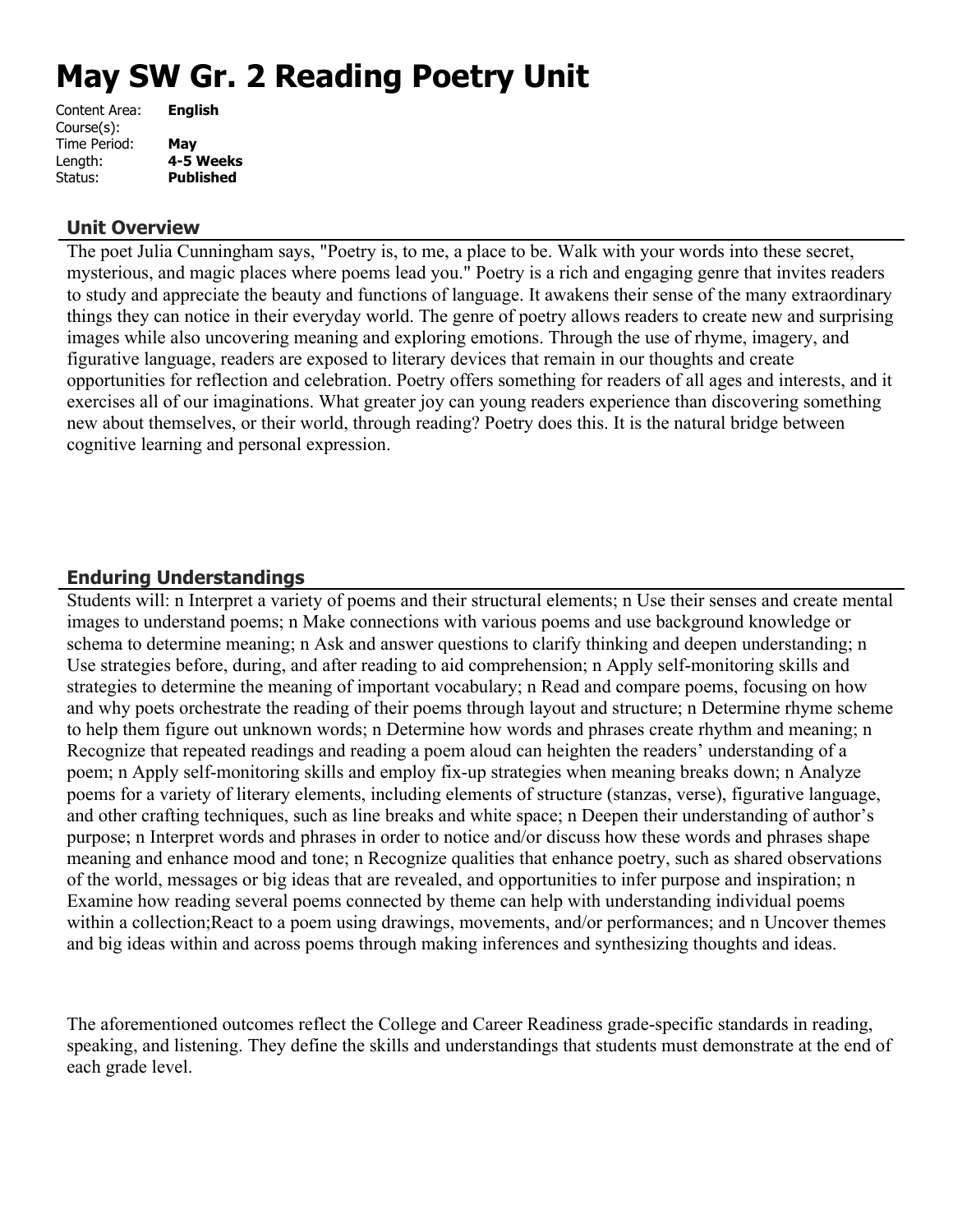How do good readers interact and interpret poetry?

# **Instructional Strategies & Learning Activities**

Interactive Read-Aloud Lessons

Lesson 1: What Do You See? uses all of the mentor texts from the unit. Rationale: Readers of poetry need to learn about the genre's features. Students will examine mentor texts and begin to notice shape, white space, layout, and other distinguishing structural elements associated with the genre of poetry. Common Core State Standards: RL.2.7, SL.2.1, W.2.7, SL.2.6, L.2.1, L.2.6 Skills and Strategies: Text and Genre Features/Structure, Using Schema, Questioning, Synthesizing, Speaking to Communicate, Listening and Responding, Engaging in Discussion/Collaborating

Lesson 2: How Do We Read Poetry? uses dear world by Takayo Noda and sharing the seasons by Lee Bennett Hopkins (Ed.). Rationale: Readers need to understand that reading poetry is different from reading a book. Students will recognize that poems are organized into lines and/or stanzas and can have varied layouts that affect the meaning and sound of a poem. Common Core State Standards: RL.2.5, RL.2.7, SL.2.1, SL.2.2, RL.2.10, SL.2.6, L.2.1, L.2.6 Skills and Strategies: Text and Genre Features/Structure, Making Inferences, Synthesizing, Speaking to Communicate, Listening and Responding, Engaging in Discussion/Collaborating

Lesson 3: Using Our Minds to Read and Understand uses dear world by Takayo Noda and Guyku by Bob Raczka. Rationale: Readers need to use the words in a poem to create pictures in their minds. When students read poetry, these images will aid with understanding. Common Core State Standards: RL.2.4, SL.2.1, SL.2.2, SL.2.5, RL.2.6, RL.2.7, RL.2.10, SL.2.6, L.2.1, L.2.4, L.2.6 Skills and Strategies: Text and Genre Features/Structure, Using Schema, Visualizing, Monitoring and Repairing Comprehension, Finding Word Meaning (Vocabulary), Speaking to Communicate, Listening and Responding, Engaging in Discussion/Collaborating

Lesson 4: Why They Write uses Curious Creatures by Barry Louis Polisar. Rationale: Figuring out a poet's inspiration helps readers understand what the poet is trying to say. Students will discover a poet's inspiration in order to better understand the message the poet is sharing with his or her readers. Common Core State Standards: RL.2.1, RL.2.6, SL.2.1, SL.2.4, RL.2.7, RL.2.10, SL.2.6, L.2.1, L.2.6 Skills and Strategies: Using Schema, Questioning, Making Inferences, Determining Importance, Synthesizing, Speaking to Communicate, Listening and Responding, Engaging in Discussion/Collaborating

Lesson 5: Is That What You Mean? uses If You're Not Here, Please Raise Your Hand: Poems About School by Kalli Dakos. Rationale: Connecting to a poem or relating to the way a writer feels about his or her chosen topic can help the readers make better sense of a poem. Students will make connections with various poems to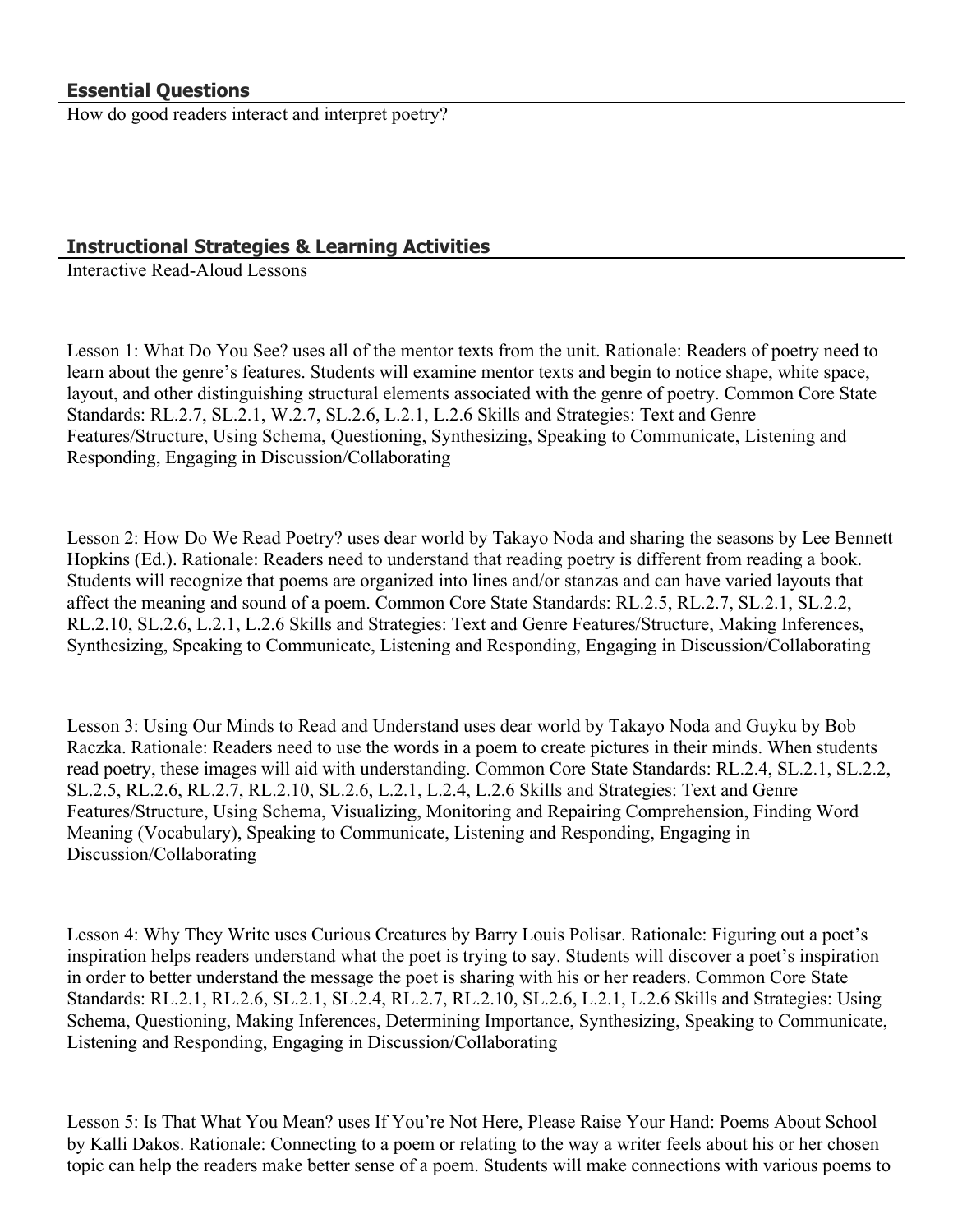help figure out their meaning. Common Core State Standards: RL.2.1, SL.2.1, SL.2.3, RL.2.10, SL.2.4, SL.2.6, L.2.1, L.2.6 Skills and Strategies: Using Schema, Questioning, Making Inferences, Speaking to Communicate, Listening and Responding, Engaging in Discussion/Collaborating

Lesson 6: Go Back! uses good sports by Jack Prelutsky, "The Hermit Crab" by Karen Smith from the Poetry Shared Texts, and "Rocking Chair" by Shelley Karlen from the Poetry Shared Texts. Rationale: Readers need to learn strategies to help them understand unfamiliar words as they navigate poems. Students will learn to approximate the meaning of unfamiliar words and phrases by rereading, paying attention to familiar words, and using text features to help unlock understanding. Common Core State Standards: RL.2.4, RL.2.7, SL.2.1, L.2.4, L.2.5, RL.2.1, RL.2.10, SL.2.2, SL.2.4, SL.2.6, L.2.1, L.2.6 Skills and Strategies: Using Schema, Questioning, Visualizing, Making Inferences, Finding Word Meaning (Vocabulary), Speaking to Communicate, Listening and Responding, Engaging in Discussion/Collaborating

Lesson 7: Getting Closer! uses sharing the seasons by Lee Bennett Hopkins (Ed.). Rationale: Readers need to learn strategies to help them better understand the content of poems. Students will understand that when a poet's meaning is not clear, they need to stop reading and get a sense of what is going on by trying various strategies (e.g., reread, make a connection, look at illustrations). Common Core State Standards: RL.2.1, RL.2.7, SL.2.1, RL.2.4, RL.2.10, SL.2.2, SL.2.6, L.2.1, L.2.4, L.2.6 Skills and Strategies: Text and Genre Features/Structure, Using Schema, Visualizing, Making Inferences, Monitoring and Repairing Comprehension, Speaking to Communicate, Listening and Responding, Engaging in Discussion/Collaborating Poetry Grade 2 Overview © 2013 Schoolwide, Inc. •

Lesson 8: A Pair of Poems uses dear world by Takayo Noda and sharing the seasons by Lee Bennett Hopkins (Ed.). Rationale: Readers need to think about author's purpose and how poems are intended to be read. Students will read and compare poems, focusing on how and why poets orchestrate the reading of their poems by using varied layouts and structural elements. Common Core State Standards: RL.2.1, RL.2.4, RL.2.5, RL.2.6, RL.2.7, RL.2.9, SL.2.1, RL.2.10, SL.2.2, SL.2.3, SL.2.4, SL.2.6, L.2.1, L.2.4, L.2.6 Skills and Strategies: Text and Genre Features/Structure, Using Schema, Questioning, Making Inferences, Determining Importance, Synthesizing, Speaking to Communicate, Listening and Responding, Engaging in Discussion/Collaborating

Mini-Lessons

Lesson 1: Rhyme Time uses Curious Creatures by Barry Louis Polisar. Rationale: Readers of poetry understand that rhyme schemes help them understand word pronunciation and meaning. Students will determine the rhyme scheme of poems to help them figure out unknown words. Common Core State Standards: RL.2.4, SL.2.1, SL.2.2, L.2.4, L.2.5, RL.2.7, RL.2.10, SL.2.4, SL.2.6, L.2.1, L.2.6 Skills and Strategies: Text and Genre Features/Structure, Using Schema, Making Inferences, Monitoring and Repairing Comprehension, Finding Word Meaning (Vocabulary), Speaking to Communicate, Listening and Responding, Engaging in Discussion/Collaborating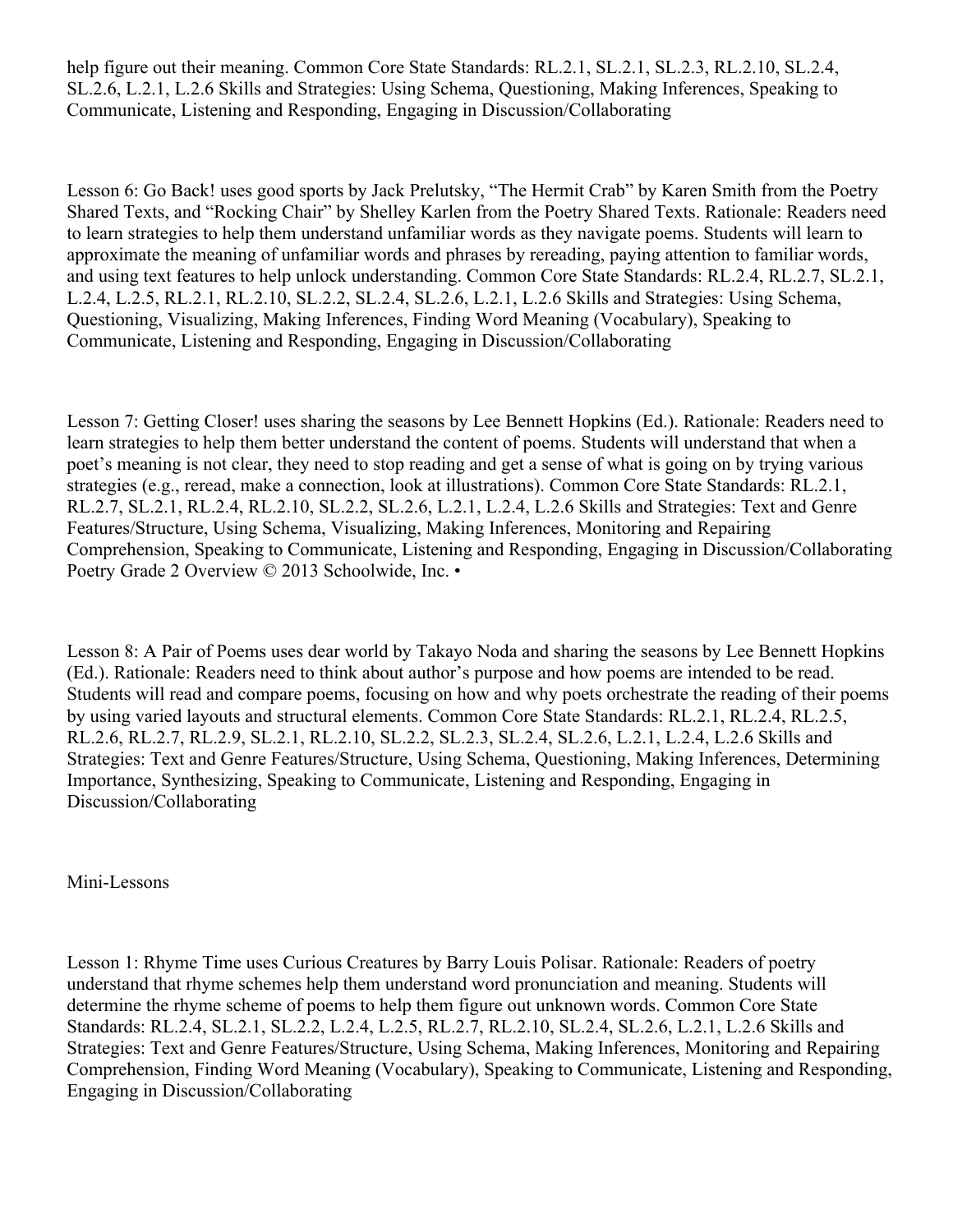Lesson 2: Using What I Know uses If You're Not Here, Please Raise Your Hand: Poems About School by Kalli Dakos. Rationale: Readers use their background knowledge or schema to help them make sense of poems. Students will use their background knowledge to figure out new words in context. Common Core State Standards: RL.2.4, SL.2.1, L.2.4, L.2.5, RL.2.1, RL.2.7, RL.2.10, SL.2.2, SL.2.6, L.2.1, L.2.6 Skills and Strategies: Using Schema, Questioning, Visualizing, Making Inferences, Synthesizing, Monitoring and Repairing Comprehension, Finding Word Meaning (Vocabulary), Listening and Responding, Engaging in Discussion/Collaborating

Lesson 3: What I Know and See uses dear world by Takayo Noda and sharing the seasons by Lee Bennett Hopkins (Ed.). Rationale: Readers use their schema to better understand unfamiliar words. Students will use their schema and the content of a poem to help them make a good guess or get a sense about unfamiliar words. Common Core State Standards: RL.2.4, SL.2.1, SL.2.2, L.2.4, L.2.5, RL.2.1, RL.2.7, RL.2.10, SL.2.4, SL.2.6, L.2.1, L.2.6 Skills and Strategies: Using Schema, Questioning, Visualizing, Making Inferences, Synthesizing, Monitoring and Repairing Comprehension, Finding Word Meaning (Vocabulary), Listening and Responding, Engaging in Discussion/Collaborating

Lesson 4: I Can Feel It! uses If You're Not Here, Please Raise Your Hand: Poems About School by Kalli Dakos and sharing the seasons by Lee Bennett Hopkins (Ed.). Rationale: Readers consider a poem's structure to determine what feelings it conveys. Students will use clues to recognize the feelings inside a poem by looking at various literary devices and formatting techniques. Common Core State Standards: RL.2.1, RL.2.4, RL.2.5, SL.2.1, L.2.4, L.2.6, RL.2.7, RL.2.10, SL.2.4, SL.2.6, L.2.1 Skills and Strategies: Text and Genre Features/Structure, Using Schema, Making Inferences, Listening and Responding

Lesson 5: I Got Rhythm uses sharing the seasons by Lee Bennett Hopkins (Ed.) and If You're Not Here, Please Raise Your Hand: Poems About School by Kalli Dakos. Rationale: Readers of poetry understand that rhythm helps create meaning. Students will determine how words and phrases create rhythm that brings meaning to a poem. Common Core State Standards: RL.2.4, RL.2.5, SL.2.1, L.2.5, RL.2.7, SL.2.2, SL.2.4, SL.2.5, SL.2.6, L.2.1, L.2.6 Skills and Strategies: Text and Genre Features/Structure, Using Schema, Visualizing, Making Inferences, Determining Importance, Synthesizing, Finding Word Meaning (Vocabulary), Listening and Responding

Lesson 6: Read It All! uses Curious Creatures by Barry Louis Polisar. Rationale: Readers consider a poem in its entirety to determine the author's message. Students will read across several stanzas of a poem to determine the central idea or message that the poet is presenting to the readers. Common Core State Standards: RL.2.1, RL.2.2, RL.2.5, SL.2.1, RL.2.3, RL.2.7, RL.2.10, SL.2.2, SL.2.6, L.2.1, L.2.6 Skills and Strategies: Text and Genre Features/Structure, Questioning, Making Inferences, Determining Importance, Synthesizing, Engaging in Discussion/Collaborating

Lesson 7: I Can See It! uses "Dragonfly" by Georgia Heard and "Under the Sea" by Robin Cohen from the Poetry Shared Texts. Rationale: Readers recognize that images enhance and clarify the words on a page and lead to deeper understanding. Students will sketch the images created by the descriptions in a poem. Common Core State Standards: RL.2.7, SL.2.1, SL.2.2, SL.2.5, SL.2.6, L.2.1, L.2.6 Skills and Strategies: Using Schema, Visualizing, Synthesizing, Listening and Responding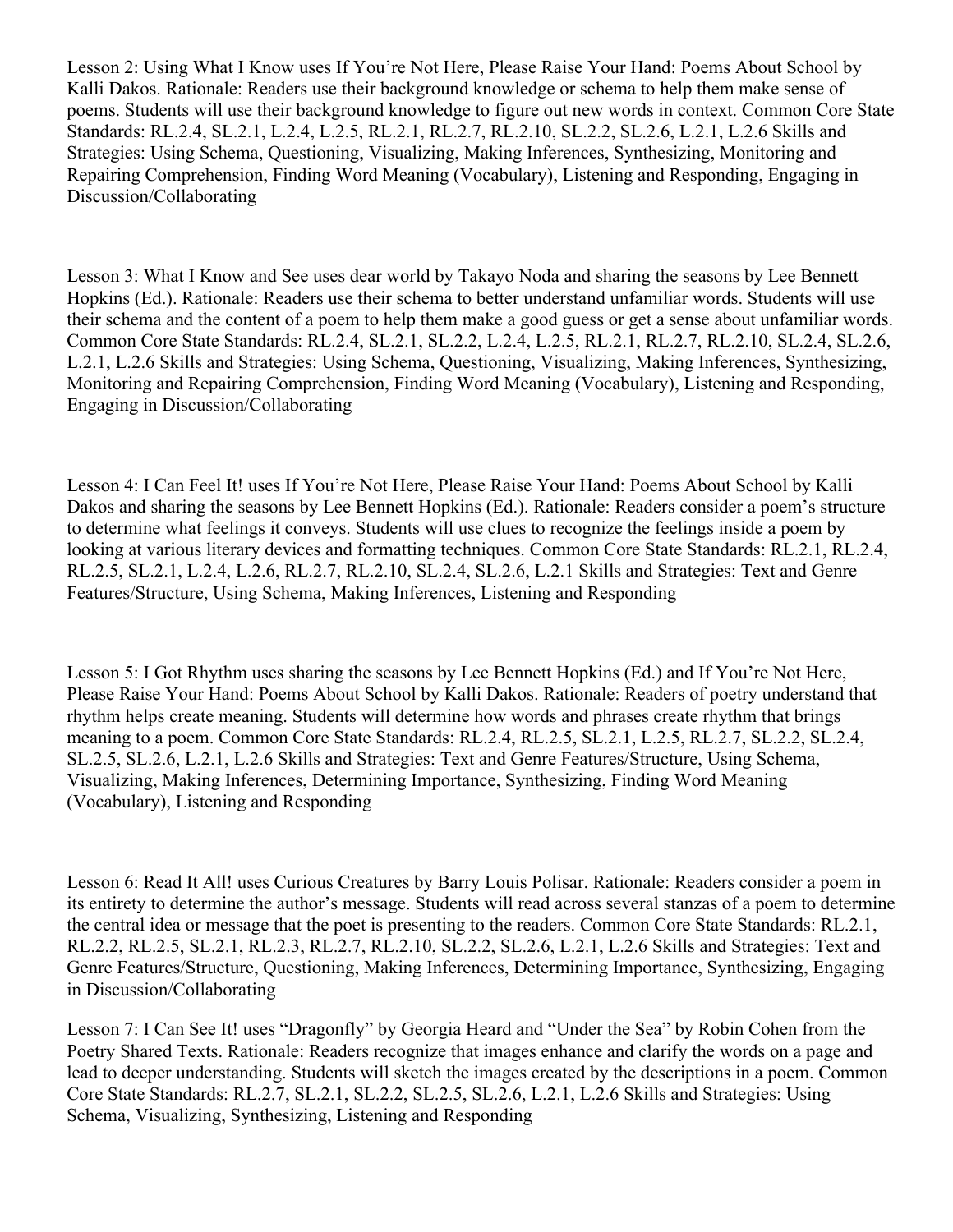Lesson 8: What a Collection! uses good sports by Jack Prelutsky. Rationale: Readers of collections of poetry have to consider how all of those poems are connected thematically. Students will examine how reading several poems connected by a theme can help with understanding individual poems within a collection. Common Core State Standards: RL.2.1, RL.2.2, RL.2.6, SL.2.1, SL.2.2, RL.2.5, RL.2.7, RL.2.10, SL.2.6, L.2.1, L.2.6 Skills and Strategies: Text and Genre Features/Structure, Using Schema, Making Inferences, Determining Importance, Synthesizing, Engaging in Discussion/Collaborating

Lesson 9: Read It Aloud! uses Curious Creatures by Barry Louis Polisar. Rationale: Readers of poetry understand the importance of rereading and reading aloud. Students will recognize that repeated readings and reading a poem aloud can heighten the readers' understanding of a poem. Common Core State Standards: RI.2.7, RI.2.9, SL.2.1, RL.2.1, RL.2.10, SL.2.6, L.2.1, L.2.6 Skills and Strategies: Questioning, Making Inferences, Determining Importance, Synthesizing, Monitoring and Repairing Comprehension, Engaging in Discussion/Collaborating

Lesson 10: How Do I Feel? uses dear world by Takayo Noda. Rationale: Readers consider how poems make them feel by reacting to them in a number of ways. Students will react to a poem using drawings, movements, and/or performances by thinking about how the poem makes them feel. This will help students capture the heart of the poem. Common Core State Standards: RL.2.7, SL.2.1, SL.2.2, SL.2.4, SL.2.5, RL.2.1, RL.2.4, SL.2.6, L.2.1, L.2.6 Skills and Strategies: Visualizing, Making Inferences, Determining Importance, Synthesizing, Speaking to Communicate Summative Assessment Students will read the poems "Race Against the Rain" and "The Day That Went From Bad to Worse!" by Stephanie Morseburg in order to answer selected and constructed response questions.

# **Integration of Career Readiness, Life Literacies and Key Skills**

| <b>TECH.9.4.2.GCA</b> | <b>Global and Cultural Awareness</b>                                                                                                                                                           |
|-----------------------|------------------------------------------------------------------------------------------------------------------------------------------------------------------------------------------------|
|                       | Individuals from different cultures may have different points of view and experiences.                                                                                                         |
| <b>TECH.9.4.2.CI</b>  | Creativity and Innovation                                                                                                                                                                      |
| <b>TECH.9.4.2.CT</b>  | Critical Thinking and Problem-solving                                                                                                                                                          |
| TECH.9.4.2.GCA.1      | Articulate the role of culture in everyday life by describing one's own culture and<br>comparing it to the cultures of other individuals (e.g., 1.5.2.C2a, 7.1.NL.IPERS.5,<br>7.1.NL.IPERS.6). |
| TECH.9.4.2.TL.2       | Create a document using a word processing application.                                                                                                                                         |
| TECH.9.4.2.Cl.1       | Demonstrate openness to new ideas and perspectives (e.g., 1.1.2.CR1a, 2.1.2.EH.1,<br>6.1.2. Civics CM. 2).                                                                                     |
|                       | Brainstorming can create new, innovative ideas.                                                                                                                                                |
| TECH.9.4.2.CI.2       | Demonstrate originality and inventiveness in work (e.g., 1.3A.2CR1a).                                                                                                                          |
| WRK.9.2.2.CAP.1       | Make a list of different types of jobs and describe the skills associated with each job.                                                                                                       |
| TECH.9.4.2.CT.3       | Use a variety of types of thinking to solve problems (e.g., inductive, deductive).                                                                                                             |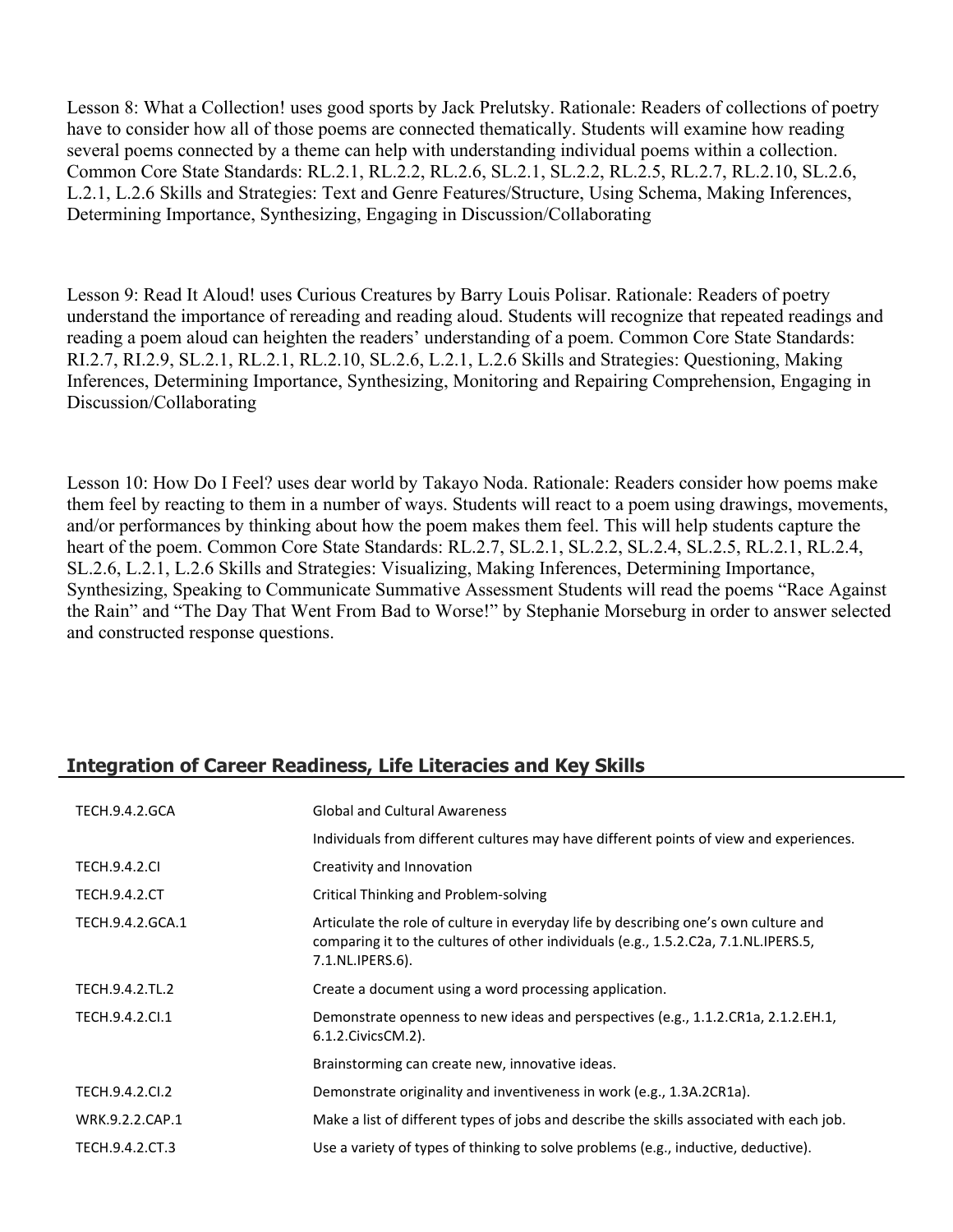| TECH.9.4.2.TL.1      | Identify the basic features of a digital tool and explain the purpose of the tool (e.g.,<br>$8.2.2.ED.1$ ). |
|----------------------|-------------------------------------------------------------------------------------------------------------|
|                      | Different types of jobs require different knowledge and skills.                                             |
| <b>WRK.9.2.2.CAP</b> | Career Awareness and Planning                                                                               |

# **Technology and Design Integration**

Students will interact with Smartboard, Ipads, Chromebooks and document camera.

| CS.CS             | <b>Computing Systems</b>                                                                                                                                                     |
|-------------------|------------------------------------------------------------------------------------------------------------------------------------------------------------------------------|
| CS.K-2.8.1.2.CS.1 | Select and operate computing devices that perform a variety of tasks accurately and<br>quickly based on user needs and preferences.                                          |
|                   | Individuals use computing devices to perform a variety of tasks accurately and quickly.<br>Computing devices interpret and follow the instructions they are given literally. |

# **Interdisciplinary Connections**

Social studies, science and other disciplines will be explored through the student's group and individual reading choices.

| SOC.6.1.4.D.CS4   | The study of American folklore and popular historical figures enables Americans with<br>diverse cultural backgrounds to feel connected to a national heritage.                                                                                                                                                                                                                                                                            |
|-------------------|-------------------------------------------------------------------------------------------------------------------------------------------------------------------------------------------------------------------------------------------------------------------------------------------------------------------------------------------------------------------------------------------------------------------------------------------|
| SCI.K-2.5.3.2.C.b | A habitat supports the growth of many different plants and animals by meeting their basic<br>needs of food, water, and shelter.                                                                                                                                                                                                                                                                                                           |
| SCI.K-2.5.3.2.C.2 | Identify the characteristics of a habitat that enable the habitat to support the growth of<br>many different plants and animals.                                                                                                                                                                                                                                                                                                          |
| SCI.K-2.5.3.2.C.c | Humans can change natural habitats in ways that can be helpful or harmful for the plants<br>and animals that live there.                                                                                                                                                                                                                                                                                                                  |
| SCI.K-2.5.3.2.C.3 | Communicate ways that humans protect habitats and/or improve conditions for the<br>growth of the plants and animals that live there, or ways that humans might harm<br>habitats.                                                                                                                                                                                                                                                          |
| SCI.K-2.5.3.2.D.a | Plants and animals often resemble their parents.                                                                                                                                                                                                                                                                                                                                                                                          |
| SCI.K-2.5.3.2.D.1 | Record the observable characteristics of plants and animals to determine the similarities<br>and differences between parents and their offspring.                                                                                                                                                                                                                                                                                         |
| SCI.K-2.5.3.2.D.2 | Determine the characteristic changes that occur during the life cycle of plants and animals<br>by examining a variety of species, and distinguish between growth and development.                                                                                                                                                                                                                                                         |
| SOC.6.1.4         | U.S. History: America in the World: All students will acquire the knowledge and skills to<br>think analytically about how past and present interactions of people, cultures, and the<br>environment shape the American heritage. Such knowledge and skills enable students to<br>make informed decisions that reflect fundamental rights and core democratic values as<br>productive citizens in local, national, and global communities. |
| SOC.6.1.4.D.12    | Explain how folklore and the actions of famous historical and fictional characters from<br>New Jersey and other regions of the United States contributed to the American national<br>heritage.                                                                                                                                                                                                                                            |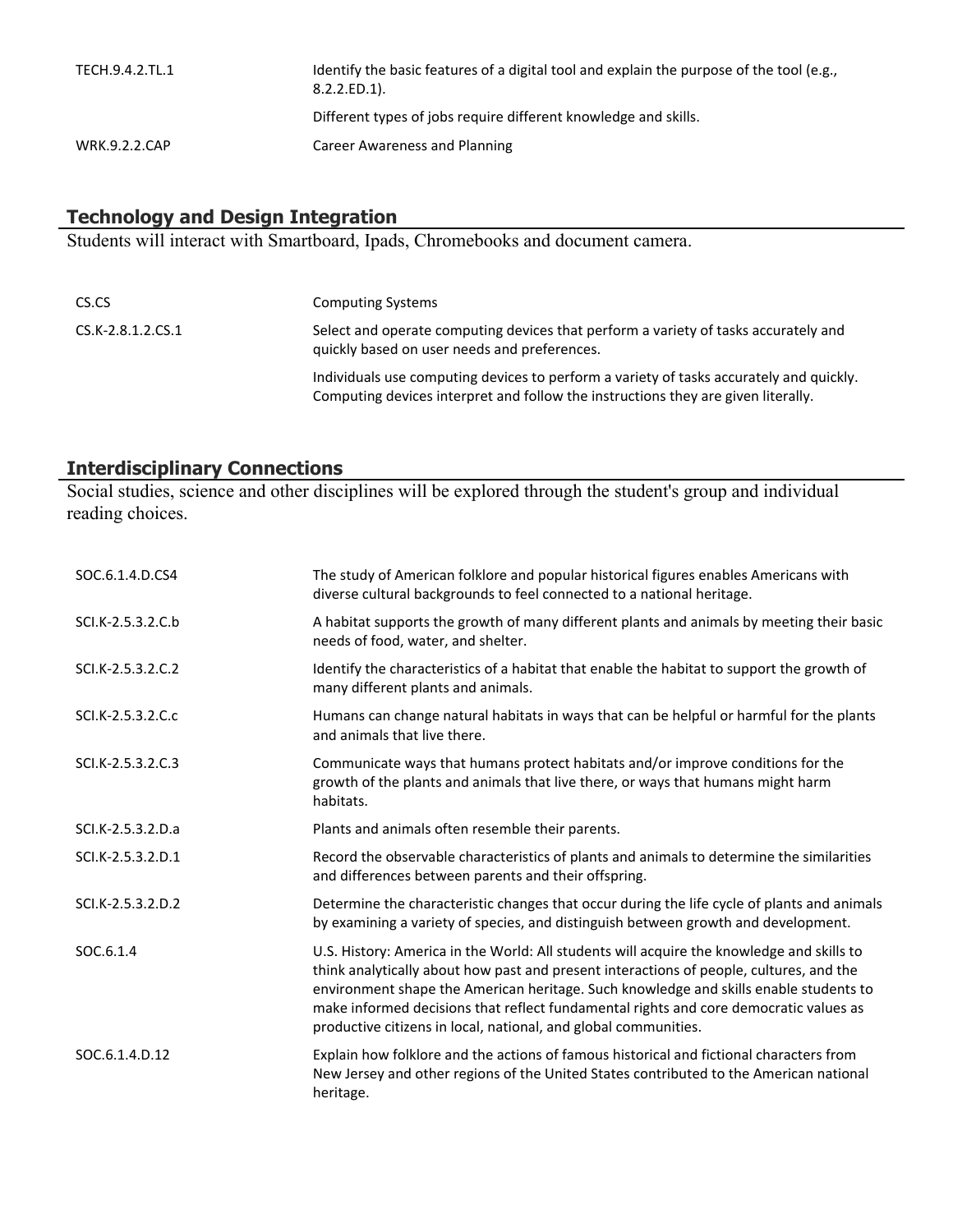# **Differentiation**

Based on invidual need, teachers will offer additional support though conferencing, modified mentor text, peer support and individualized mini-lessons.

Advanced learners will be offered more rigorous mentor texts to emulate, teacher conferences and reference materials to support in-depth writing endeavors, based on choice.

- Understand that gifted students, just like all students, come to school to learn and be challenged.
- Pre-assess your students. Find out their areas of strength as well as those areas you may need to address before students move on.
- Consider grouping gifted students together for at least part of the school day.
- Plan for differentiation. Consider pre-assessments, extension activities, and compacting the curriculum.
- Use phrases like "You've shown you don't need more practice" or "You need more practice" instead of words like "qualify" or "eligible" when referring to extension work.
- Encourage high-ability students to take on challenges. Because they're often used to getting good grades, gifted students may be risk averse.
- **Definitions of Differentiation Components**:
	- $\circ$  Content the specific information that is to be taught in the lesson/unit/course of instruction.
	- o Process how the student will acquire the content information.
	- o Product how the student will demonstrate understanding of the content.
	- o Learning Environment the environment where learning is taking place including physical location and/or student grouping

# **Differentiation occurring in this unit:**

Students will be offered leveled reading books to suit their skill needs and interests.

# **Modifications & Accommodations**

IEP accommodations, and modifications will be in place, and teacher assigned modifications and accommodations will be assigned, assessed, and monitored.

Follow IEP accommodations and differentiate materials, project requirements as needed.

Refer to QSAC EXCEL SMALL SPED ACCOMMOCATIONS spreadsheet in this discipline.

# **Modifications and Accommodations used in this unit:**

All IEP and 504 accommodations witll be utilized.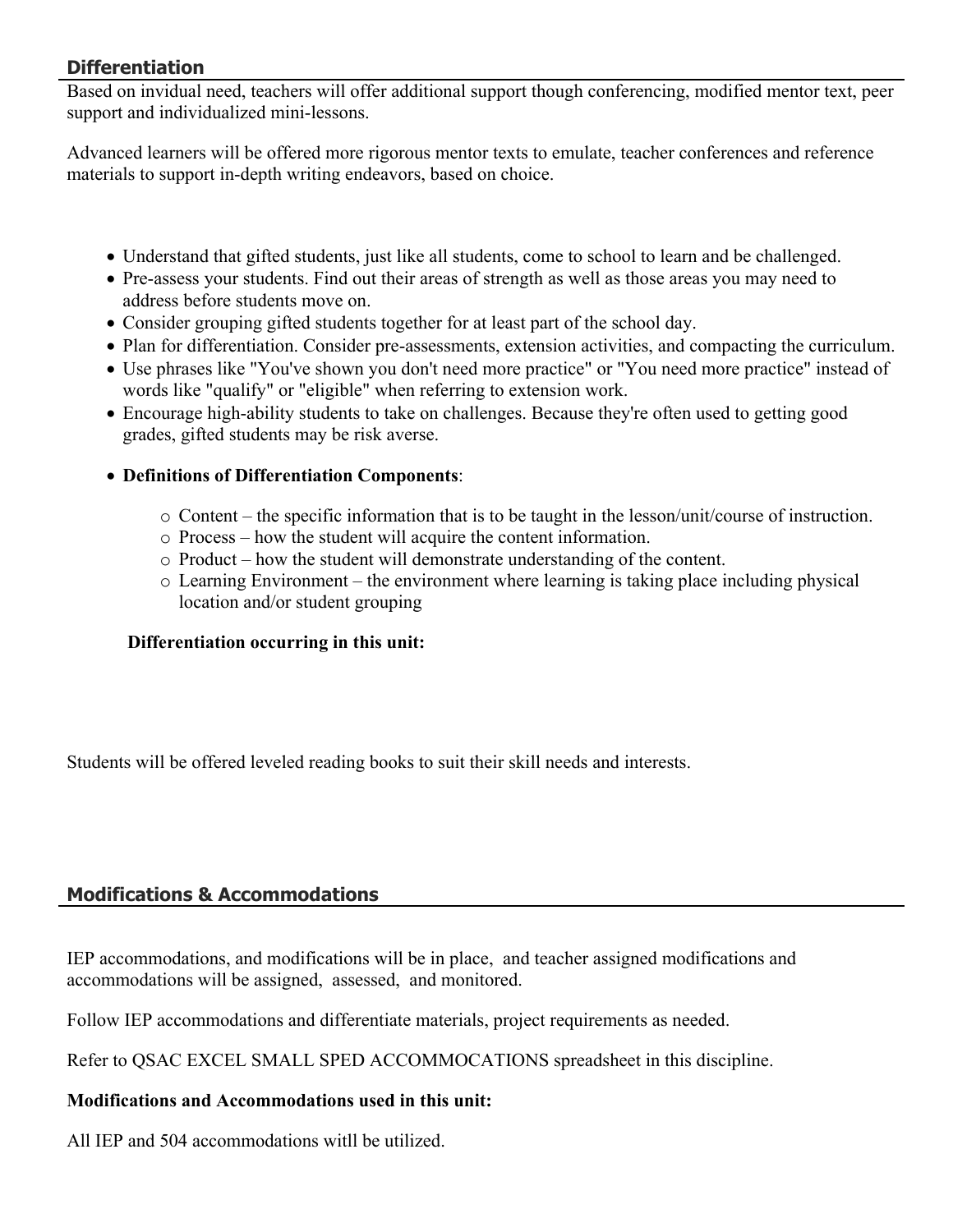#### **Benchmark Assessments**

**Benchmark Assessments** are given periodically (e.g., at the end of every quarter or as frequently as once per month) throughout a school year to establish baseline achievement data and measure progress toward a standard or set of academic standards and goals.

#### **Schoolwide Benchmark assessments:**

Aimsweb benchmarks 3X a year

Linkit Benchmarks 3X a year

DRA

#### **Additional Benchmarks used in this unit:**

DRA

Aimsweb

Linkit testing 3 times a year.

# **Formative Assessments**

Assessment allows both instructor and student to monitor progress towards achieving learning objectives, and can be approached in a variety of ways. **Formative assessment** refers to tools that identify misconceptions, struggles, and learning gaps along the way and assess how to close those gaps. It includes effective tools for helping to shape learning, and can even bolster students' abilities to take ownership of their learning when they understand that the goal is to improve learning, not apply final marks (Trumbull and Lash, 2013). It can include students assessing themselves, peers, or even the instructor, through writing, quizzes, conversation, and more. In short, formative assessment occurs throughout a class or course, and seeks to improve student achievement of learning objectives through approaches that can support specific student needs (Theal and Franklin, 2010, p. 151).

#### **Formative Assessments used in this unit:**

Discussion

teacher observations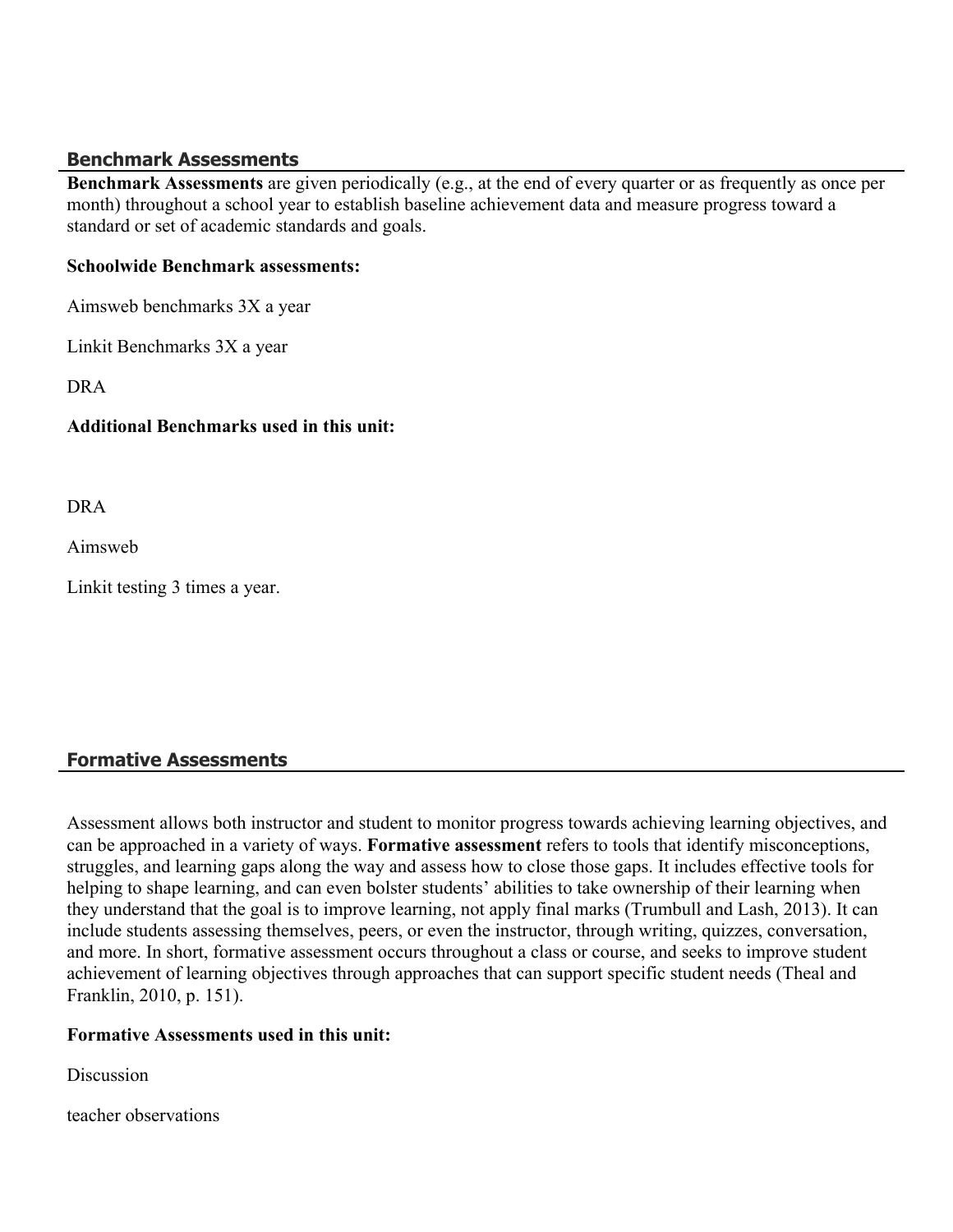#### **Summative Assessments**

**summative assessments** evaluate student learning, knowledge, proficiency, or success at the conclusion of an instructional period, like a unit, course, or program. Summative assessments are almost always formally graded and often heavily weighted (though they do not need to be). Summative assessment can be used to great effect in conjunction and alignment with formative assessment, and instructors can consider a variety of ways to combine these approaches.

#### **Summative assessments for this unit:**

Schoolwide, Inc. Unit assessments

# **Instructional Materials**

Schoolwide, Inc. teaching unit on Poetry

Mentor texts

leveled library for individual reading choices

Mentor Texts: sharing the seasons by Lee Bennett Hopkins (Ed.) This wonderful anthology of forty-eight poems—twelve for each of the four seasons—includes contributions by notable poets such as Henry Wadsworth Longfellow, Carl Sandburg, J. Patrick Lewis, Marilyn Singer, and a host of others. The poets' interpretations of the seasons and the words they use to present their interpretations are sure to evoke vivid images in the minds of young readers, adding to their understanding of each poet's message. Hearing and reading any or all of these forty-eight poems allows readers to make connections with the poets' words by thinking about how they relate to the personal experiences they've had during each of the four seasons. Illustrator David Diaz's colorful and fanciful illustrations that accompany each of the poems enhance readers' understanding of not only the poets' message but also the words they used to express it. Poetry Shared Texts: "Dragonfly" by Georgia Heard "The Hermit Crab" by Karen Smith "Rocking Chair" by Shelley Karlen "Under the Sea" by Robin Cohen

#### **Standards**

LA.RL.2.9 Compare and contrast two or more versions of the same story (e.g., Cinderella stories) by different authors or from different cultures.